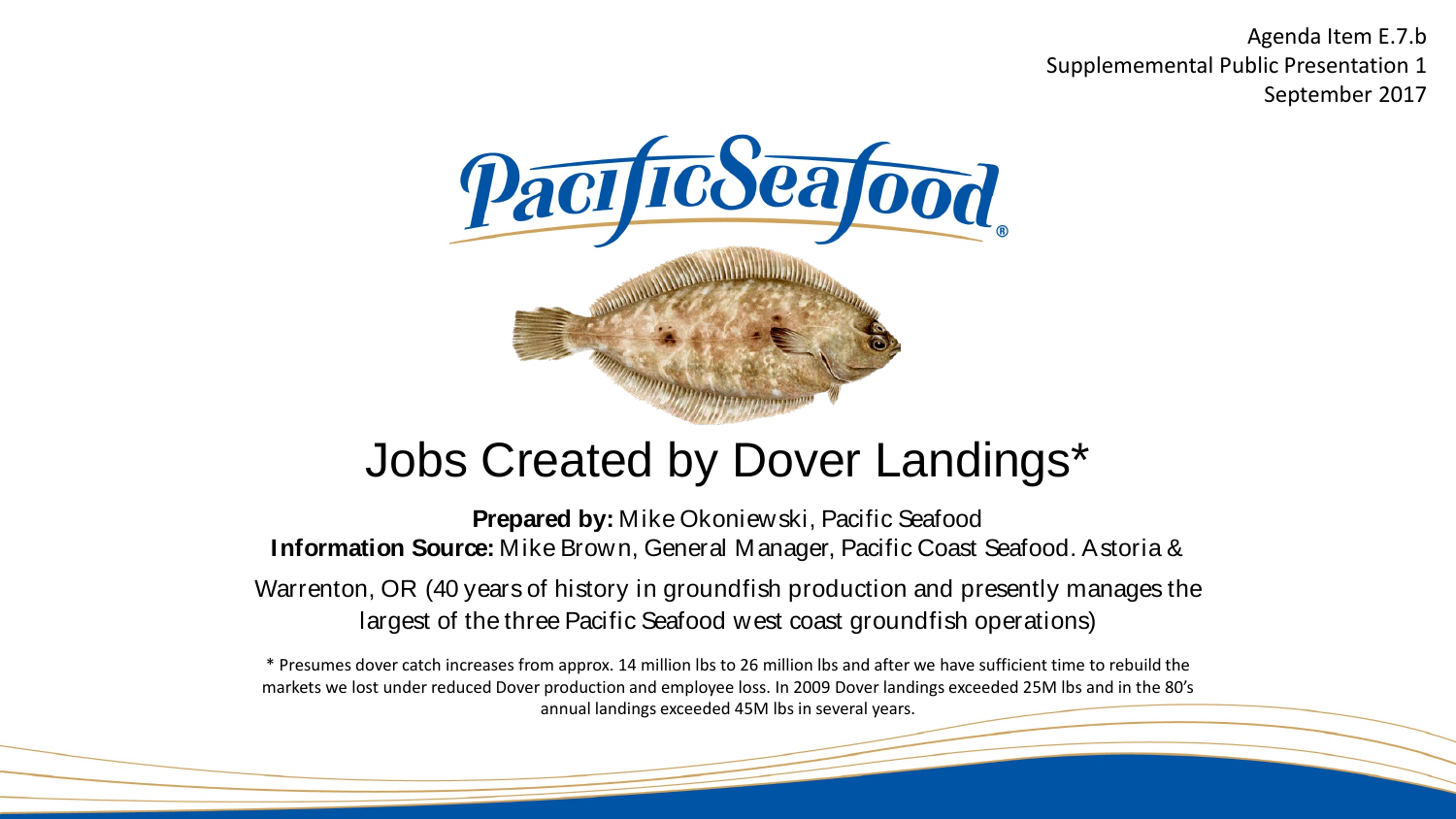## **Present Daily Output from Pacific Coast Operation**

Pacific Seafood's highest non-whiting groundfish production plant

## **Whole Dover to Fillet Production Time**

1x8 hour day processes 60,000lb. whole fish

| <b>Groundfish Workers</b>          | <b>People</b> | Hours/<br><b>Person</b> | <b>Total Hours</b> |
|------------------------------------|---------------|-------------------------|--------------------|
| <b>Filleters</b>                   | 24            | 8                       | 192                |
| Packers & other production support | 24            | 8                       | 192                |
| Dock crew                          | 5             | 6                       | 30                 |
| Shipping logistics, administration | 5             | 6                       | 30                 |
| Clean up, QC, housecleaning        | 5             | 8                       | 40                 |
| <b>Total (Pacific Coast only)</b>  | 63            |                         | 484                |

Whole lbs processed per employee per hour: **124 lbs.** (60,000 lbs divided by 484) Hours required to process each million lbs: 8,067 hrs. (1,000,000lbs divided by 124 lb/hour) Hours required to process 12M lbs: 96,804 hrs. Job days based on 8 hours: 12,101 8-hour job days

Employees required to process 12M lbs of Dover 46.54\*\* year-round full-time employees @ 2,080 hours per work year:

\*\* This does not account for additional jobs created in trucking, sales, and distribution nor does it factor in any economic "multipliers"

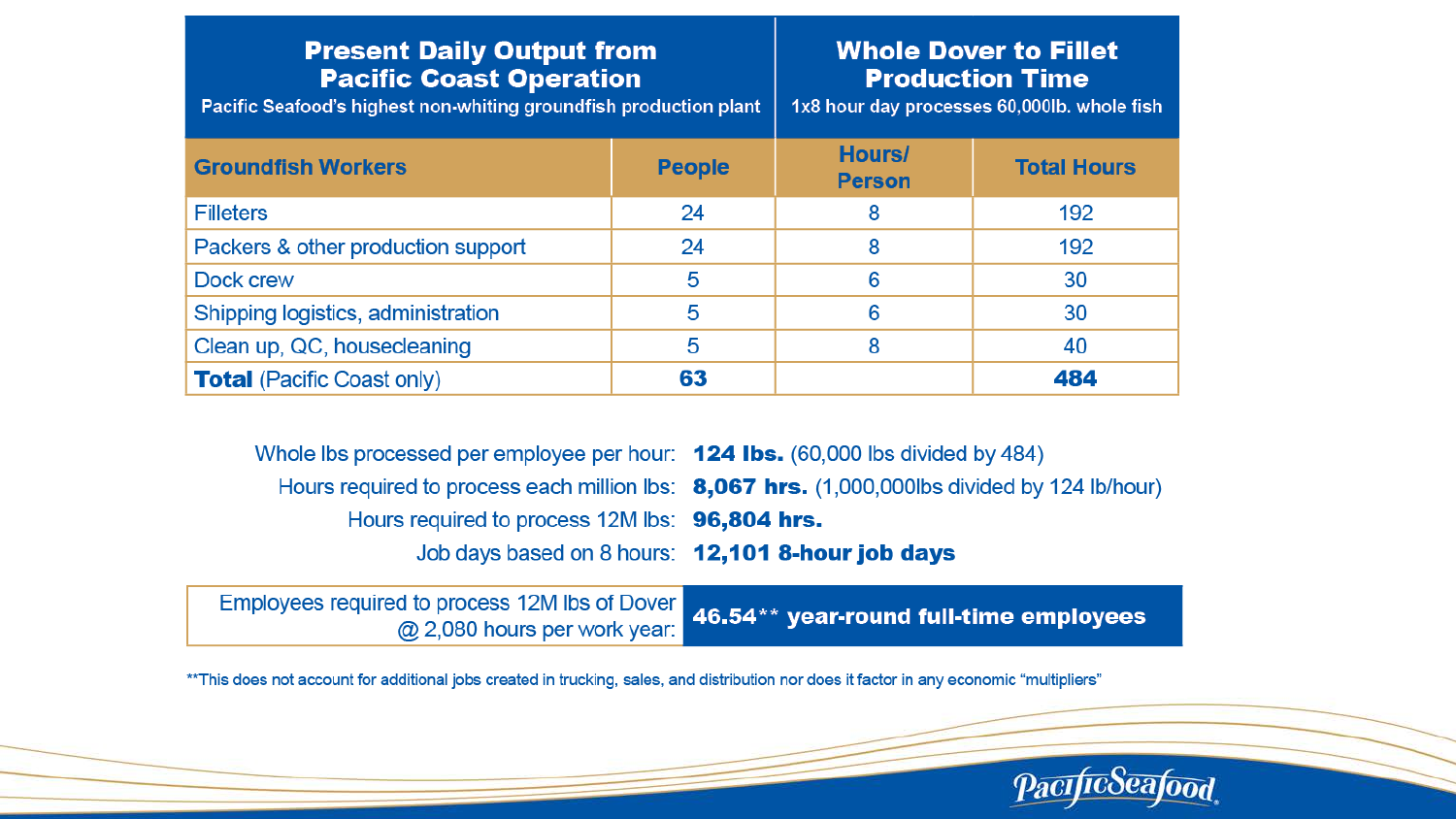PacificSeafood

# THANK YOU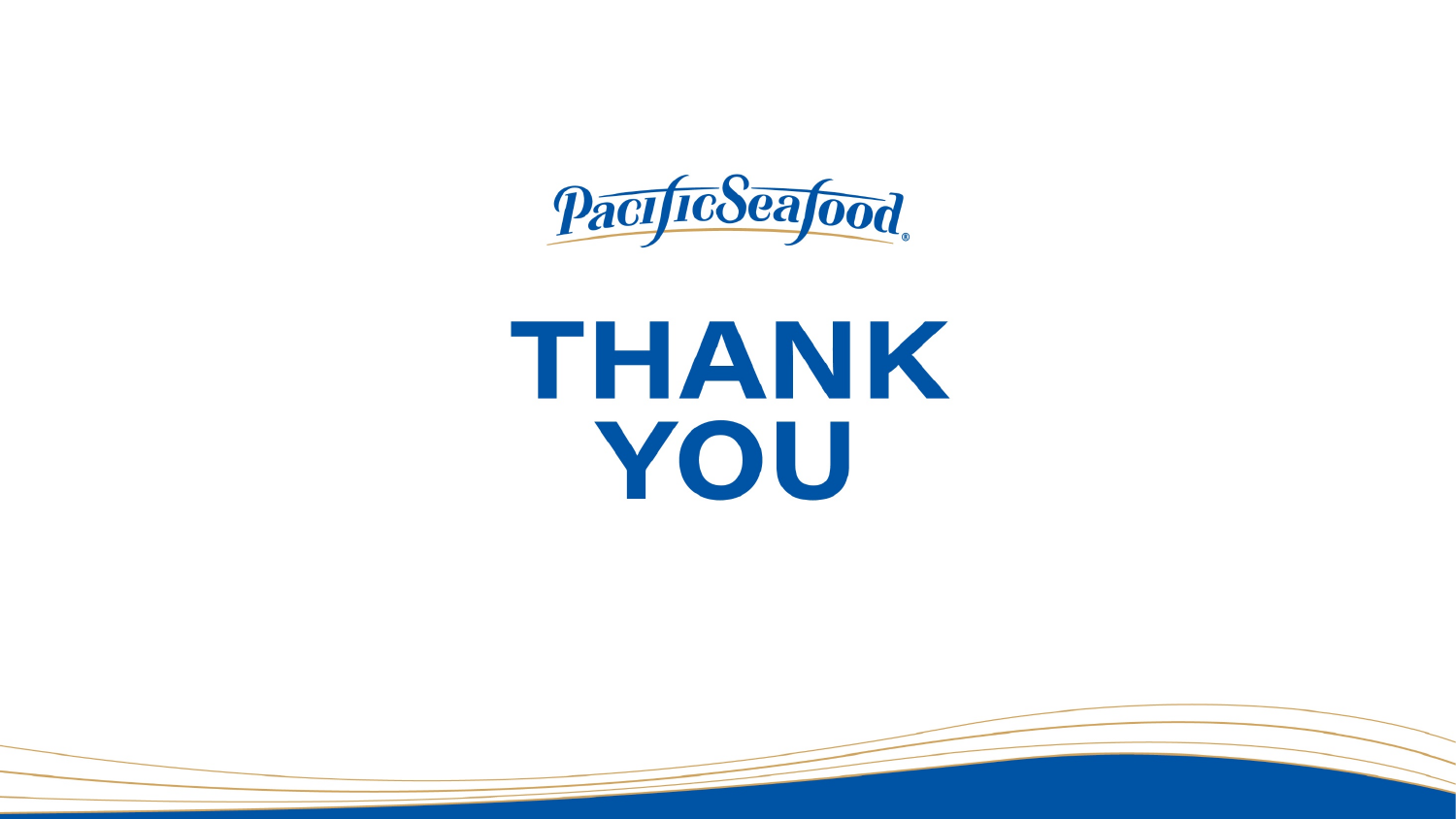

Agenda Item E.7 Supplemental Public Comment September 2017 PFMC

September 15, 2017 **Preface to "Jobs created by Dover landings" analysis: Author: Mike Okoniewski, Pacific Seafood:** 

**Data source: Mike Brown, General Manager, Pacific Coast Seafood. Astoria & Warrenton, OR (40 years of history in groundfish production and presently manages the largest of the three Pacific Seafood west coast groundfish operations)**

Dear Chair Anderson and Members of the Council:

This is a business style analysis that might be used to determine potential profit and loss when included with other contributing data factors such as prevailing wages. In addition it could be utilized to inform those making decisions on whether there is need to expand or shrink a business unit to meet best operational efficiency or provide customers with additional resource. With this said there are a number of factors that influence precise outputs on a daily basis. E.g. Large vs. small fish, etc. So while this may not be precise in the world of economists it would be a starting point for many businesses.

Another point is that the additional Dover Sole in this model would create new jobs and/or employment hours, not replace existing jobs. This assumes that there are enough potential new employees to fill the new positions, and / or there enough employees not working full time that could work the additionally required hours. Pacific believes that while it is presently a challenge to find new employees with the addition of housing and creative recruiting we are undertaking it will be accomplished.

#### Thank you

*Mike Okoniewski Alaska Operations Manager – Fisheries Policy and Management Advisor* [Pacific Seafood](http://www.pacseafood.com/) – Location (ie: Clackamas, OR… Kodiak, AK, etc.)

*Jon Gonzalez Fisheries Policy Analyst* [Pacific Seafood](http://www.pacseafood.com/)